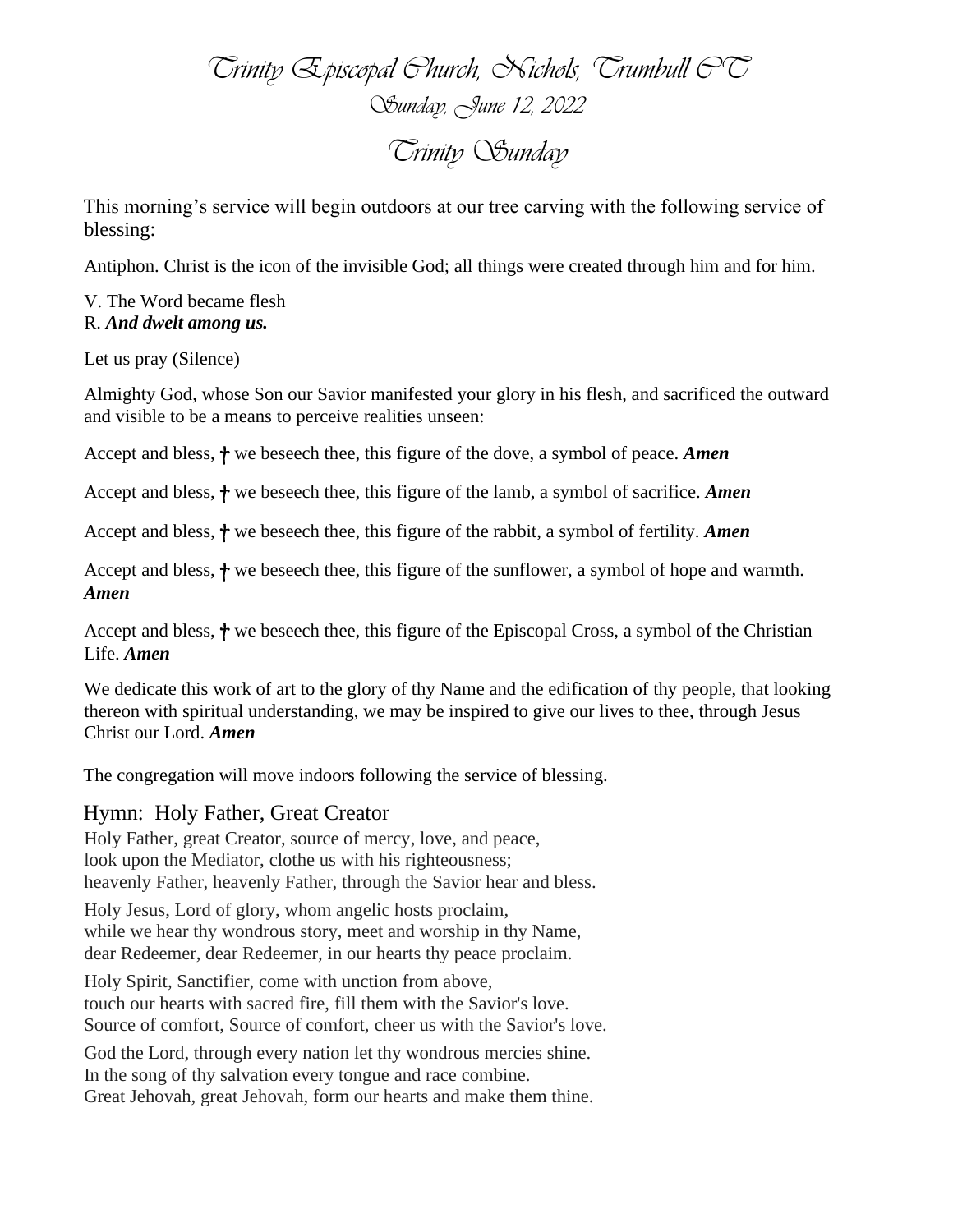Opening Acclamation Blessed be God: Father, Son, and Holy Spirit. *And blessed be his kingdom, now and forever. Amen.*

Collect for Purity *Almighty God, to you all hearts are open, all desires known, and from you no secrets are hid: Cleanse the thoughts of our hearts by the inspiration of your Holy Spirit, that we may perfectly love you, and worthily magnify your holy Name; through Christ our Lord. Amen.* 

Gloria Hymn: Holy, Holy Holy (H 362)

# ✣ **THE LITURGY OF THE WORD** ✣

# Collect Of The Day

The Lord be with you. *And also with you.* Let us pray. Almighty and everlasting God, you have given to us your servants grace, by the confession of a true faith, to acknowledge the glory of the eternal Trinity, and in the power of your divine Majesty to worship the Unity: Keep us steadfast in this faith and worship, and bring us at last to see you in your one and eternal glory, O Father; who with the Son and the Holy Spirit live and reign, one God, for ever and ever. *Amen*.

The First Lesson *Proverbs 8:1-4, 22-31* Does not wisdom call, and does not understanding raise her voice? On the heights, beside the way, at the crossroads she takes her stand; beside the gates in front of the town, at the entrance of the portals she cries out: "To you, O people, I call, and my cry is to all that live. The Lord created me at the beginning of his work, the first of his acts of long ago. Ages ago I was set up, at the first, before the beginning of the earth. When there were no depths I was brought forth, when there were no springs abounding with water. Before the mountains had been shaped, before the hills, I was brought forth- when he had not yet made earth and fields, or the world's first bits of soil. When he established the heavens, I was there, when he drew a circle on the face of the deep, when he made firm the skies above, when he established the fountains of the deep, when he assigned to the sea its limit, so that the waters might not transgress his command, when he marked out the foundations of the earth, then I was beside him, like a master worker;

and I was daily his delight,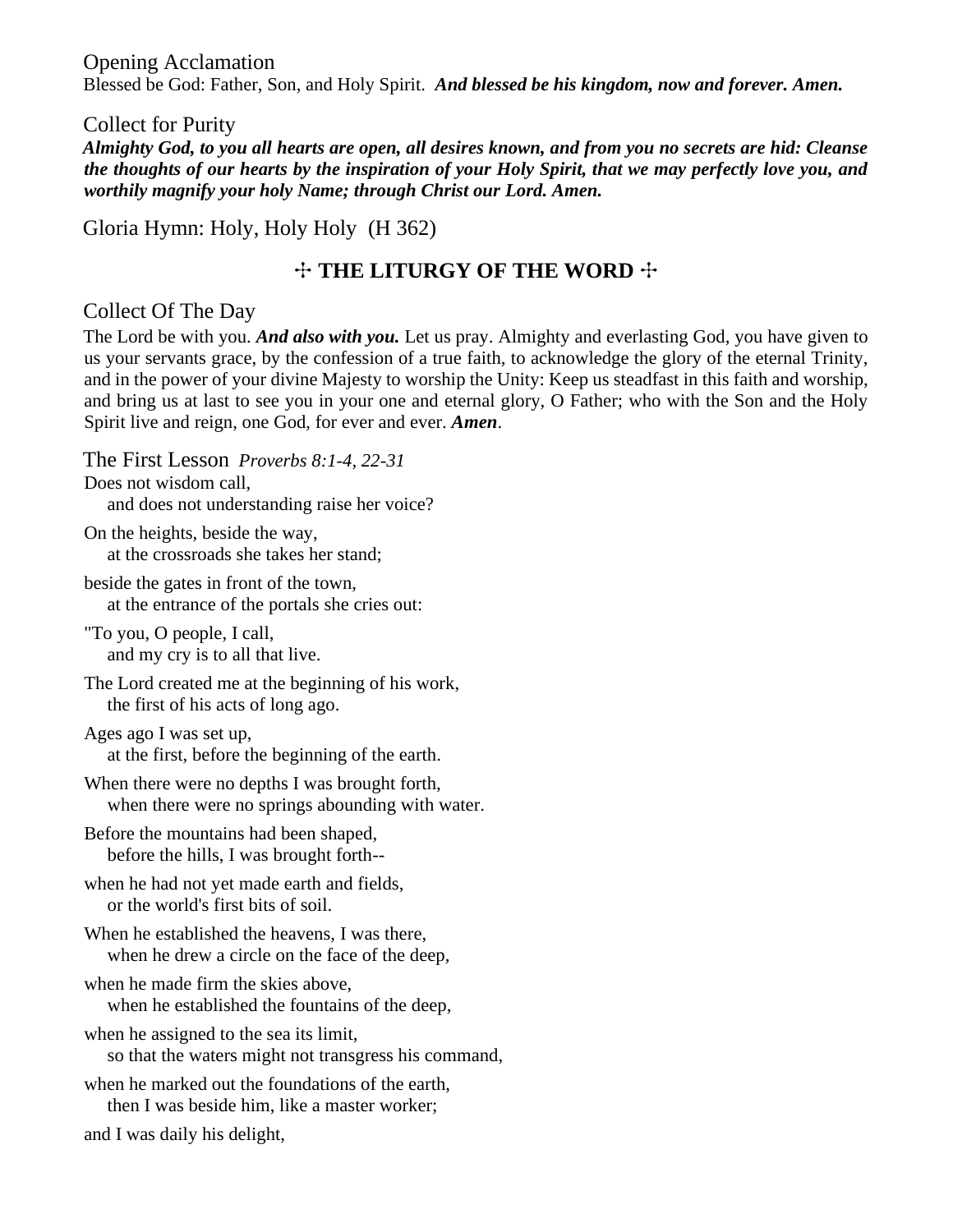rejoicing before him always,

rejoicing in his inhabited world and delighting in the human race."

Canticle 13 *(Congregation invited to join choir on alternate verses)*

Glory to you, Lord God of our **fath**ers; \* you are worthy of praise; your **glor**y to you.

Glory to you for the radiance of your holy **Name**; \* we will praise you and highly exalt **you** for ever.

Glory to you in the splendor of your **tem**ple; \* on the throne of your majesty, **glory** to you.

Glory to you, seated between the **Cher**ubim; \* we will praise you and highly exalt **you** for ever.

Glory to you, beholding the **depths**; \* in the high vault of heaven, **glory** to you.

Glory to you, Father Son, and Holy **Spir**it; \* we will praise you and highly exalt **you** for ever.

## The Second Lesson *Romans 5:1-5*

Since we are justified by faith, we have peace with God through our Lord Jesus Christ, through whom we have obtained access to this grace in which we stand; and we boast in our hope of sharing the glory of God. And not only that, but we also boast in our sufferings, knowing that suffering produces endurance, and endurance produces character, and character produces hope, and hope does not disappoint us, because God's love has been poured into our hearts through the Holy Spirit that has been given to us.

Gradual Hymn: *REFRAIN Cantor intones, congregation repeats*

Alleluia, Alleluia, Alleluia!

Blessed Apostle sing praise Prophets and martyrs give glory For your majesty praise the Spirit, praise the Son!

The Gospel *John 16:5-15*

The Holy Gospel of our Lord Jesus Christ according to John. *Glory to you, Lord Christ.* Now I am going to him who sent me; yet none of you asks me, "Where are you going?" But because I have said these things to you, sorrow has filled your hearts. Nevertheless, I tell you the truth: it is to your advantage that I go away, for if I do not go away, the Advocate will not come to you; but if I go, I will send him to you. And when he comes, he will prove the world wrong about sin and righteousness and judgement: about sin, because they do not believe in me; about righteousness, because I am going to the Father and you will see me no longer; about judgement, because the ruler of this world has been condemned. I still have many things to say to you, but you cannot bear them now. When the Spirit of truth comes, he will guide you into all the truth; for he will not speak on his own, but will speak whatever he hears, and he will declare to you the things that are to come. He will glorify me, because he will take what is mine and declare it to you. All that the Father has is mine. For this reason I said that he will take what is mine and declare it to you.

The Homily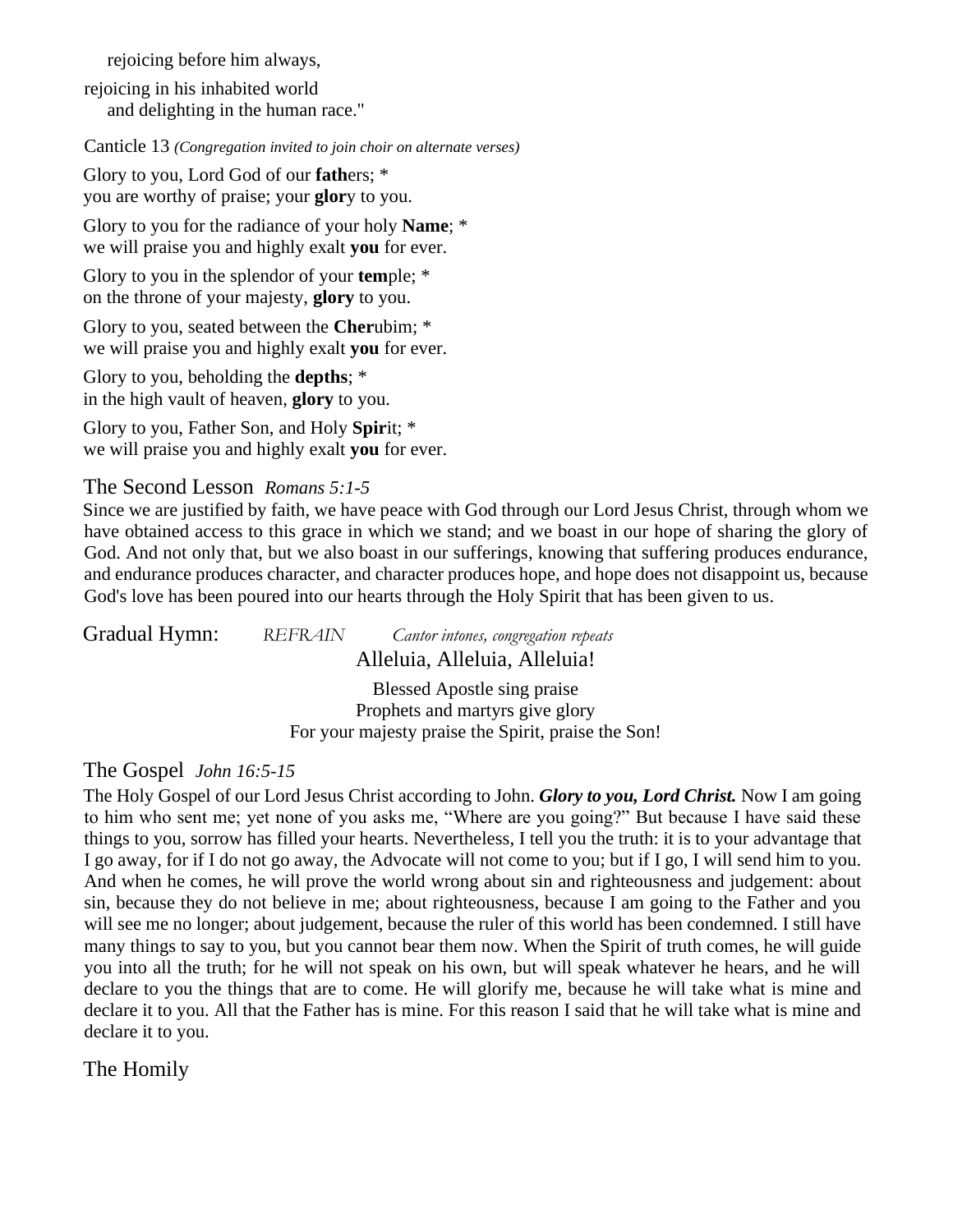# The Nicene Creed

*We believe in one God, the Father, the Almighty, maker of heaven and earth, of all that is, seen and unseen. We believe in one Lord, Jesus Christ, the only Son of God, eternally begotten of the Father, God from God, Light from Light, true God from true God, begotten, not made, of one Being with the Father. Through him all things were made.* 

*For us and for our salvation he came down from heaven: by the power of the Holy Spirit he became incarnate from the Virgin Mary, and was made man. For our sake he was crucified under Pontius Pilate; he suffered death and was buried. On the third day he rose again in accordance with the Scriptures; he ascended into heaven and is seated at the right hand of the Father. He will come again in glory to judge the living and the dead, and his kingdom will have no end.* 

*We believe in the Holy Spirit, the Lord, the giver of life, who proceeds from the Father and the Son. With the Father and the Son he is worshiped and glorified. He has spoken through the Prophets. We believe in one holy catholic and apostolic Church. We acknowledge one baptism for the forgiveness of sins. We look for the resurrection of the dead and the life of the world to come. Amen.* 

# The Prayers of the People

Help us, O God, to remain faithful to the apostles' teaching and fellowship, in the breaking of bread, and in the prayers. This day, as we celebrate the mysteries of the Holy Trinity, we pray saying, *Blessed Trinity, hear our prayer.*

Almighty God, creator, renew the face of the earth. Bless our activity on land and sea and help us work together to safeguard the integrity of your creation, and respect, sustain and renew the life of the Earth. *Blessed Trinity, hear our prayer.*

Gracious Spirit, counsellor, touch our lips that we may proclaim your word. Help us see you in one another and help us proclaim by word and example the good news of God in Christ. *Blessed Trinity, hear our prayer.* 

Lord Christ, power from on high: make us agents of peace and ministers of wholeness. We pray for peace throughout the world. Help us strive for justice and peace among all people, and respect the dignity of every human being. *Blessed Trinity, hear our prayer.*

Almighty God, give life to the dry bones of this exiled age, and make us a living people, holy and free. Help us resist evil and, whenever we sin, repent and return to you. *Blessed Trinity, hear our prayer.*

Gracious Spirit, wisdom and truth: strengthen us in the risk of faith. Help us to seek and serve Christ in all persons, loving our neighbor as ourselves. *Blessed Trinity, hear our prayer.*

Lord Christ, source of healing and wholeness, be with all who are sick, and with all who are anxious, isolated, or lonely. I invite you to offer your own petitions and supplications, either silently or aloud. We pray that all may know your love and healing presence. *Blessed Trinity, hear our prayer.*

Almighty God, faithful to us in times of grief and loss, be with those who are dying and who have died. I invite you to offer your own remembrances, either silently or aloud. We pray that those we remember may share in the risen life of Christ. *Blessed Trinity, hear our prayer.* 

Celebrant: We bind ourselves, O God, today, to the strong name of the Trinity. And we name you: Three in One, One in Three; and claim our place in your community of love. Be with us, within us, behind us, before us. May we be vessels of your restoring love, peace and wholeness in the world. Amen.

## Prayers for Transition *(Officiant and People)*

*Good and gracious God, we stand on the threshold of a new time for our diocese. As we cross that threshold hand in hand in thankfulness with our new Bishop-elect, Jeffrey Mello, pour upon us an*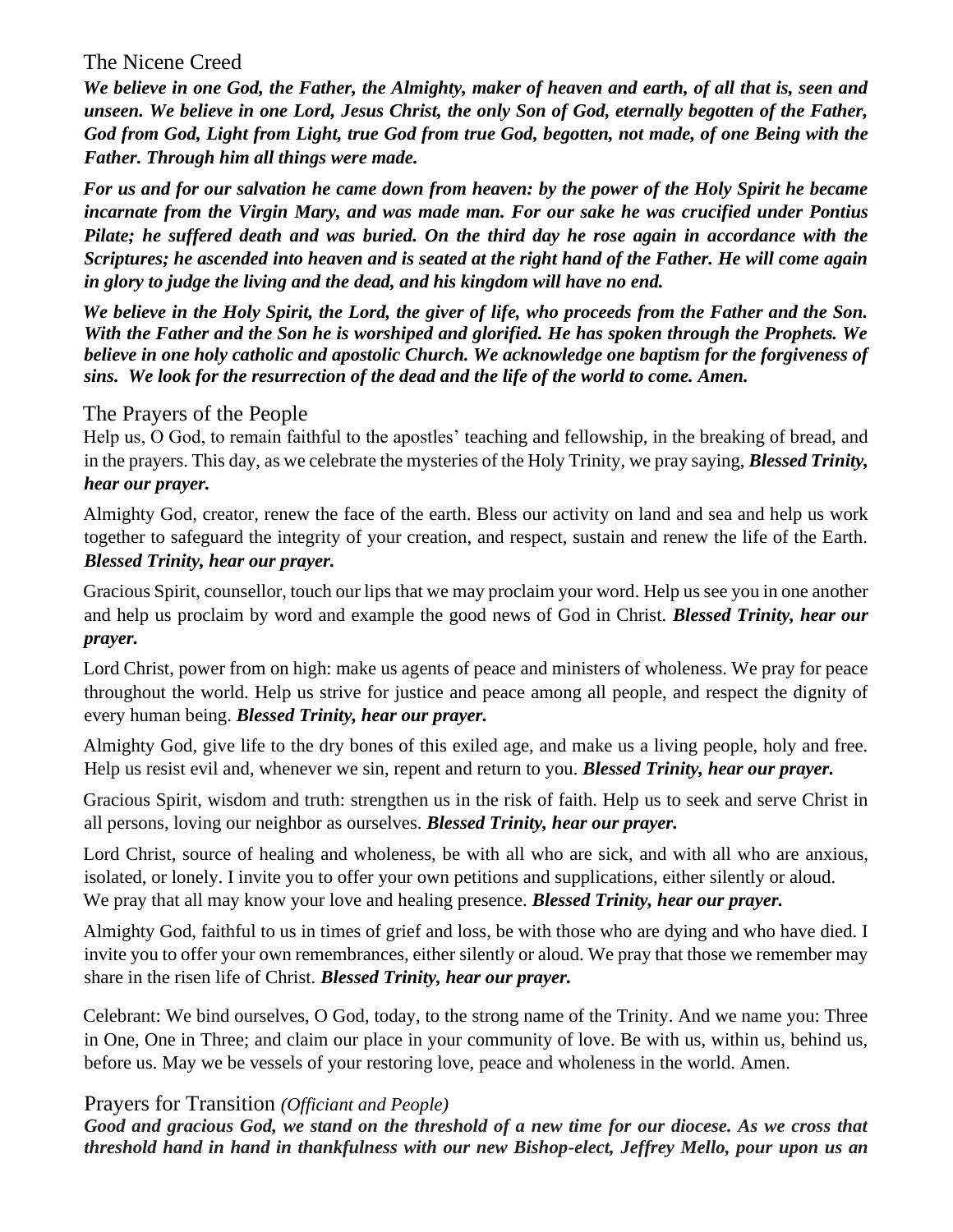*abundance of your grace and guidance that together we may seek to be about the building up of your Kingdom in this place. We pray in the name of Jesus Christ our Lord. Amen*

*Oh God, you know us better than we know ourselves. Guide us throughout our time of transition. Empower each one of us to use our unique gifts in ministry, to share openly and honestly our thoughts, to respect the opinions of others, and to encourage humility, patience, and joy. Instill in us a vision of the Church's family; that, guided by your Holy Spirit, we will be united in love and joyfully accomplish this mission, through Jesus Christ our Lord. Amen*

#### Prayer for the Lambeth Conference *(Officiant and People)*

*Holy and loving God, we thank you for calling us to be disciples of Jesus Christ. As we grow in our discipleship we ask for the gift of eager curiosity to discover ever deeper and richer meaning in Jesus' way of life and teaching. Give us the grace to recognize their implications for our own attitudes and ways of living, and rather than take refuge in past assumptions, give us the courage to respond to the challenges with trustful obedience. May our discipleship be our increasingly faithful witness to your Risen Christ who dwells in us and to your unbounded love for all your creation. We ask this as members of Christ's mystical body here on earth. Amen* (Order of St. Benedict)

The Peace The peace of the Lord be always with you. *And also with you.*

Welcome and Announcements The 175<sup>th</sup> Anniversary Capital Campaign Award of 175<sup>th</sup> Anniversary Scholarships

The Offertory Sentence

# ✣ **THE HOLY EUCHARIST** ✣

The Offertory Hymn: Immortal, Invisible, God Only Wise (H 423) *(to be sung) Praise God, from whom all blessings flow; Praise him, all creatures here below; Praise him above, ye heav'nly hosts; Praise Father, Son, and Holy Ghost.*

#### The Great Thanksgiving

The Lord be with you. *And also with you.* Lift up your hearts. *We lift them to the Lord.* Let us give thanks to the Lord our God. *It is right to give God thanks and praise* It is right, and a good and joyful thing, always and everywhere to give thanks to you, Father Almighty, Creator of heaven and earth, through Jesus Christ our Lord; For with your co-eternal Son and Holy Spirit, you are one God, one Lord, in Trinity of Persons and in Unity of Being; and we celebrate the one and equal glory of you, O Father, and of the Son, and of the Holy Spirit. Therefore we praise you, joining our voices with Angels and Archangels and with all the company of heaven, who for ever sing this hymn to proclaim the glory of your Name:

#### *Sanctus (S 125) (sung)*

#### *Holy, Holy, Holy Lord, God of power and might, heaven and earth are full of your glory. Hosanna in the highest. Blessed is he who comes in the name of the Lord. Hosanna in the highest. Hosanna in the highest.*

Holy and gracious Father: In your infinite love you made us for yourself, and, when we had fallen into sin and become subject to evil and death, you, in your mercy, sent Jesus Christ, your only and eternal Son, to share our human nature, to live and die as one of us, to reconcile us to you, the God and Father of all. He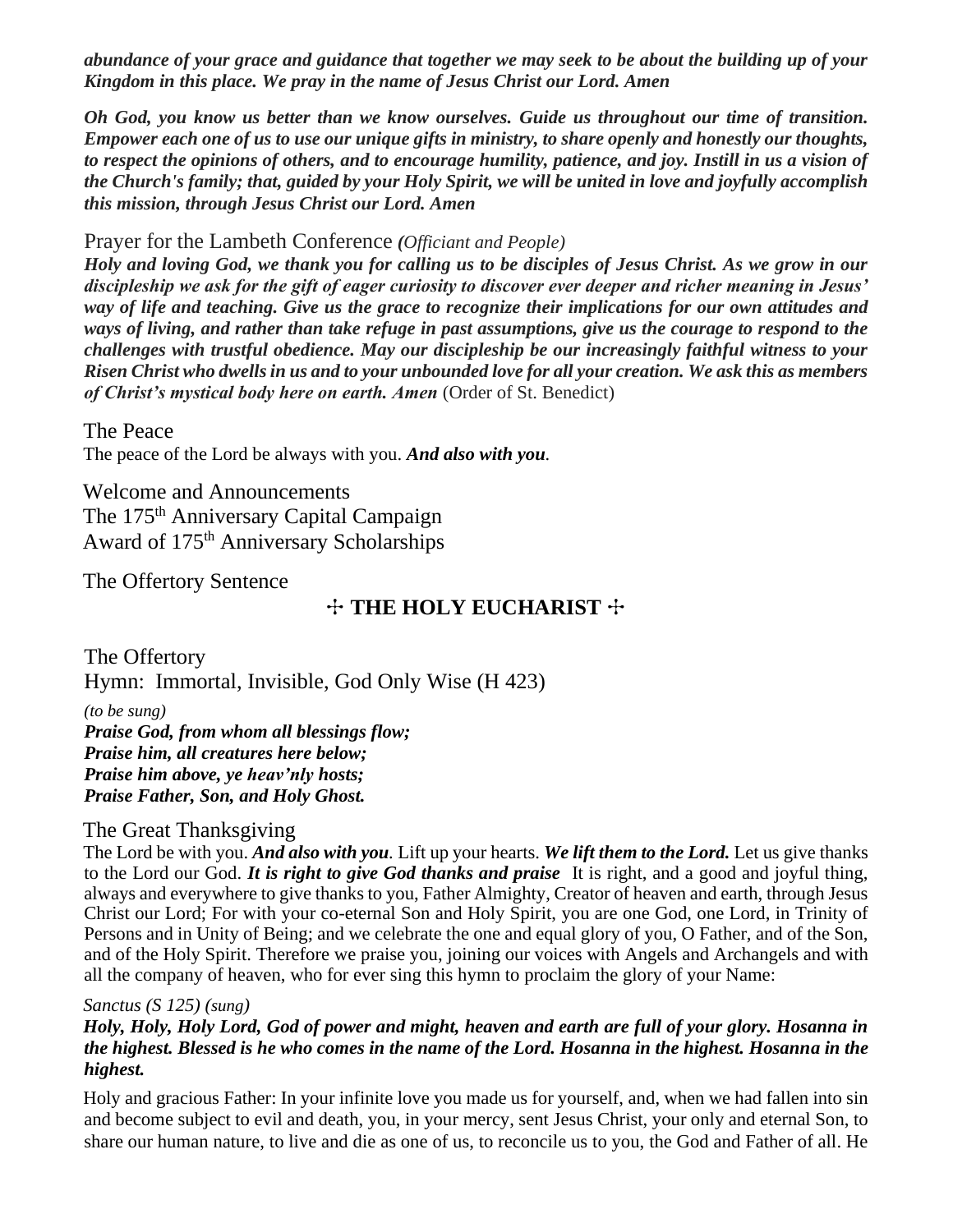stretched out his arms upon the cross, and offered himself, in obedience to your will, a perfect sacrifice for the whole world.

On the night he was handed over to suffering and death, our Lord Jesus Christ took bread; and when he had given thanks to you, he broke it, and gave it to his disciples, and said, "Take, eat: This is my Body, which is given for you. Do this for the remembrance of me."

After supper he took the cup of wine; and when he had given thanks, he gave it to them, and said, "Drink this, all of you: This is my Blood of the new Covenant, which is shed for you and for many for the forgiveness of sins. Whenever you drink it, do this for the remembrance of me."

Therefore we proclaim the mystery of faith:

#### *Christ has died. Christ is risen. Christ will come again.*

We celebrate the memorial of our redemption, O Father, in this sacrifice of praise and thanksgiving. Recalling his death, resurrection, and ascension, we offer you these gifts.

Sanctify them by your Holy Spirit to be for your people the Body and Blood of your Son, the holy food and drink of new and unending life in him. Sanctify us also that we may faithfully receive this holy Sacrament, and serve you in unity, constancy, and peace; and at the last day bring us with all your saints into the joy of your eternal kingdom.

All this we ask through your Son Jesus Christ: By him, and with him, and in him, in the unity of the Holy Spirit all honor and glory is yours, Almighty Father, now and for ever. *Amen.*

The Lord's Prayer

And now, as our Savior Christ has taught us, we are bold to pray:

*Our Father, who art in heaven, hallowed be thy Name, thy kingdom come, thy will be done, on earth as it is in heaven. Give us this day our daily bread. And forgive us our trespasses, as we forgive those who trespass against us. And lead us not into temptation, but deliver us from evil. For thine is the kingdom, and the power, and the glory, for ever and ever. Amen.* 

The Breaking of the Bread Alleluia. Christ our Passover is sacrificed for us; *Therefore let us keep the feast. Alleluia.*

Fraction Anthem: Angus Dei (S 161) (*sung*) *Lamb of God, you take away the sins of the world: have mercy on us. Lamb of God, you take away the sins of the world: have mercy on us Lamb of God, you take away the sins of the worl: grant us peace.*

The Gifts of God for the People of God. Take them in remembrance that Christ lived, died and rose again for you, and feed on him in your hearts by faith, with thanksgiving.

The Communion

Communion Hymn: God We Praise You

God, we praise you! God, we bless you! God, we name you sovereign Lord! Mighty King whom angels worship, Father, by your church adored: all creation shows your glory, heaven and earth draw near your throne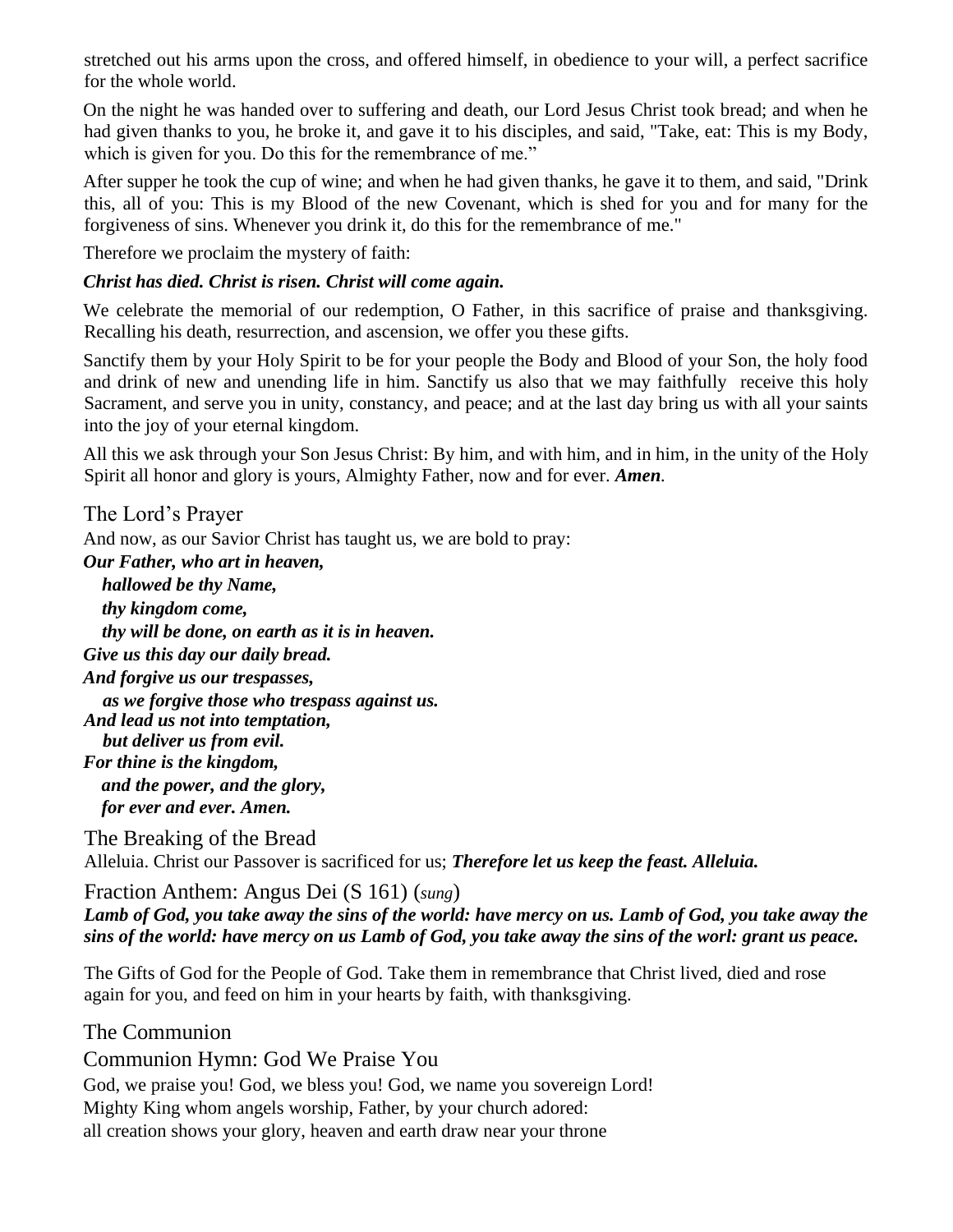singing 'Holy, holy, holy, Lord of hosts, and God alone!'

True apostles, faithful prophets, saints who set their world ablaze, martyrs, once unknown, unheeded, join one growing song of praise, while your church on earth confesses one majestic Trinity: Father, Son, and Holy Spirit, God, our hope eternally.

Jesus Christ, the King of glory, everlasting Son of God, humble was your virgin mother, hard the lonely path you trod: by your cross is sin defeated, hell confronted face to face, heaven opened to believers, sinners justified by grace.

Christ, at God's right hand victorious, you will judge the world you made; Lord, in mercy help your servants for whose freedom you have paid: raise us up from dust to glory, guard us from all sin today; King enthroned above all praises, save your people, God, we pray.

# Prayer After Communion

*Eternal God, heavenly Father, you have graciously accepted us as living members of your Son our Savior Jesus Christ, and you have fed us with spiritual food in the Sacrament of his Body and Blood. Send us now into the world in peace, and grant us strength and courage to love and serve you with gladness and singleness of heart; through Christ our Lord. Amen.* 

The Blessing

Hymn: Holy God We Praise Thy Name *(verses 1-4)* (H 366)

The Dismissal

*The altar flowers this morning are given in celebration of 175 years of praying together.*

| The Rev. Peter Powell   |
|-------------------------|
| The Rev. Diane Peterson |
| Simon Howes             |
| Elizabeth Moyer         |
| Jane Sampson            |
| Herb Lazration          |
| Jamey Allan             |
| Joe Buzzeo              |
|                         |

# *Please join us in the Parish Hall following today's service for a special brunch to begin our 175th Anniversary celebration.*